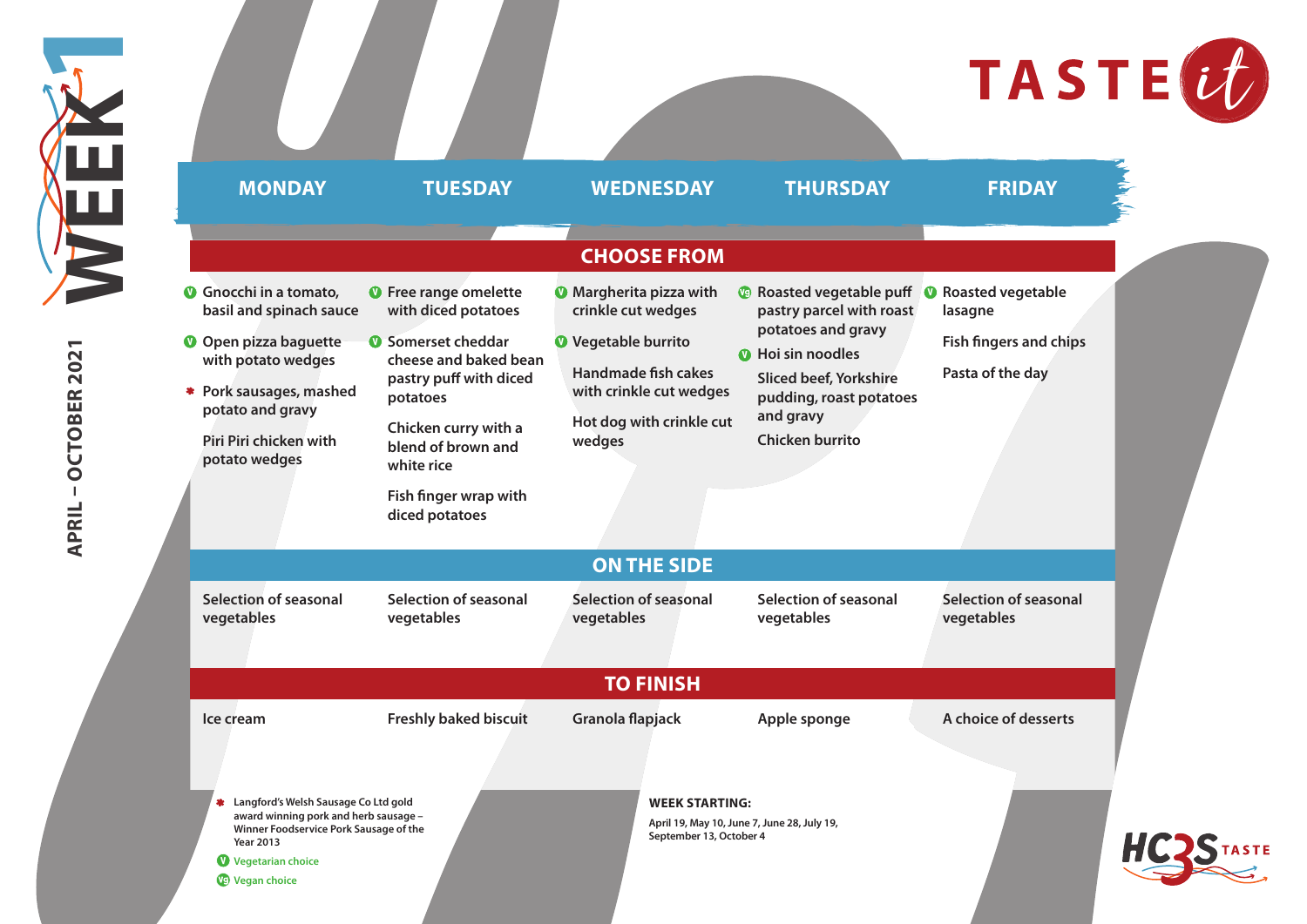

|                                                                                                                                                                                                   |                                                                                                                                                                                                                                               |                                                                                                                                                          |                                                                                                                                                                                                                                              | <b>TASTEU</b>                                                                                                               |
|---------------------------------------------------------------------------------------------------------------------------------------------------------------------------------------------------|-----------------------------------------------------------------------------------------------------------------------------------------------------------------------------------------------------------------------------------------------|----------------------------------------------------------------------------------------------------------------------------------------------------------|----------------------------------------------------------------------------------------------------------------------------------------------------------------------------------------------------------------------------------------------|-----------------------------------------------------------------------------------------------------------------------------|
| <b>MONDAY</b>                                                                                                                                                                                     | <b>TUESDAY</b>                                                                                                                                                                                                                                | <b>WEDNESDAY</b>                                                                                                                                         | <b>THURSDAY</b>                                                                                                                                                                                                                              | <b>FRIDAY</b>                                                                                                               |
|                                                                                                                                                                                                   |                                                                                                                                                                                                                                               | <b>CHOOSE FROM</b>                                                                                                                                       |                                                                                                                                                                                                                                              |                                                                                                                             |
| <b>O</b> Tomato pasta<br><sup>c</sup> Vegetable tikka masala<br>with a blend of brown<br>and white rice<br>Pork sausage roll with<br>diced potatoes<br><b>Meatball sub with diced</b><br>potatoes | <sup>©</sup> Vegetable burger with<br>potato wedges<br><b>O</b> Somerset cheddar and<br>onion pastry puff with<br>potato wedges<br>Spaghetti beef<br><b>Bolognaise</b><br>Sweet chili chicken<br>wrap with a blend of<br>brown and white rice | <b>O</b> Margherita pizza with<br>crinkle cut wedges<br><b>C</b> Mexican rice<br><b>Bubble salmon with</b><br>crinkle cut wedges<br><b>Ham Carbonara</b> | <sup>0</sup> Vegetarian sausages,<br>Yorkshire pudding, roast<br>potatoes and gravy<br><b>O</b> Somerset cheddar<br>cheese and baked bean<br>Yorkie<br>Roast chicken, Yorkshire<br>pudding, roast potatoes<br>and gravy<br><b>Sloppy Joe</b> | <b>O</b> Somerset cheddar<br>cheese and tomato<br>Quesadilla<br><b>Baked battered fish and</b><br>chips<br>Pasta of the day |
|                                                                                                                                                                                                   |                                                                                                                                                                                                                                               | <b>ON THE SIDE</b>                                                                                                                                       |                                                                                                                                                                                                                                              |                                                                                                                             |
| <b>Selection of seasonal</b><br>vegetables                                                                                                                                                        | <b>Selection of seasonal</b><br>vegetables                                                                                                                                                                                                    | Selection of seasonal<br>vegetables                                                                                                                      | <b>Selection of seasonal</b><br>vegetables                                                                                                                                                                                                   | Selection of seasonal<br>vegetables                                                                                         |
|                                                                                                                                                                                                   |                                                                                                                                                                                                                                               | <b>TO FINISH</b>                                                                                                                                         |                                                                                                                                                                                                                                              |                                                                                                                             |
| Ice cream                                                                                                                                                                                         | <b>Freshly baked biscuit</b>                                                                                                                                                                                                                  | <b>Tutti Frutti sponge</b>                                                                                                                               | <b>Banana muffin</b>                                                                                                                                                                                                                         | A choice of desserts                                                                                                        |
| <b>Crown Foods MSC Gluten Free Bubble</b><br>Coated Salmon Fillets - Gold Award<br><b>British Frozen Foods Federation Annual</b><br>Awards 2017<br>Vegetarian choice<br>Vegan choice              |                                                                                                                                                                                                                                               | <b>WEEK STARTING:</b><br>September 20, October 11                                                                                                        | April 26, May 17, June 14, July 5, August 30,                                                                                                                                                                                                |                                                                                                                             |